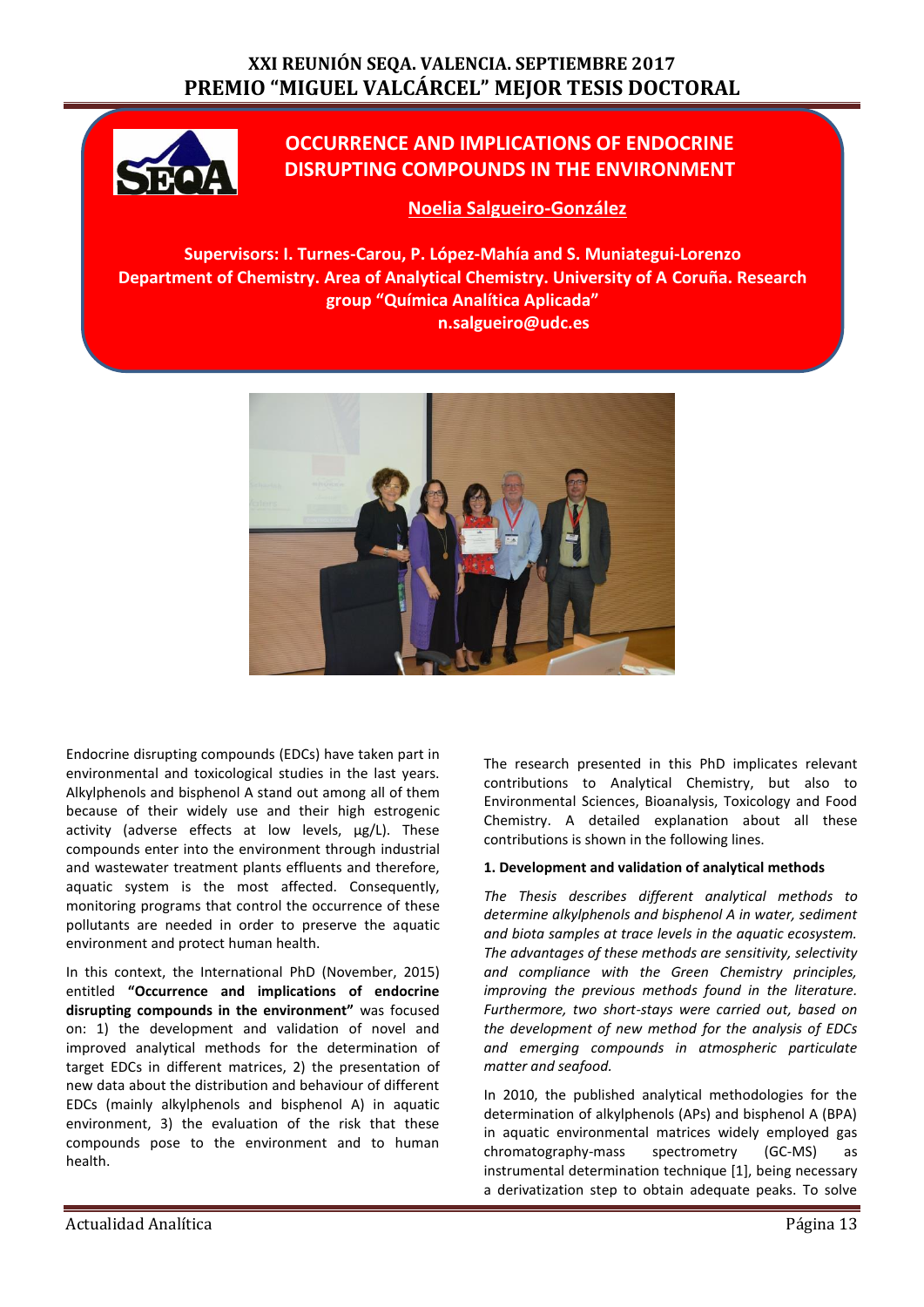the limitations of GC-MS, liquid chromatography followed by tandem mass spectrometry (LC-MS/MS) was selected as alternative technique in this PhD because of its sensitivity and selectivity, avoiding the derivatization step. An appropriate separation of five target compounds and the two adequate internal standards was achieved in less than 12 min [2].

Regarding the extraction techniques for water analysis previously published, the most common were conventional ones (i.e. LLE, SPE), which required higher analysis time and reagent consumption and did not achieve the low limit concentrations set by Water Directive 2008/105/EC. Thus, two novel analytical methods were developed and validated for the determination of APs and BPA in different types of water samples. The first one was based on a dispersive liquid-liquid microextraction (DLLME-LC-MS/MS) [2] and the second one on a miniaturized membrane assisted solvent extraction (MASE), showed in Figure 1 [3]. Simplicity, fastness, selectivity, sensitivity are some advantages of these methods. The lower volume of sample needed facilitates the sampling, transport and their storage. Moreover, these methods are environmental friendly (low reagent consumption, low analysis time and no waste generation) according with Green Chemistry principles. Finally, both methodologies allow the determination of these EDCs in seawater samples, which can contribute to the understanding of their behaviour in this ecosystem, where they are scarcely studied.



Figure 1. A scheme of miniaturized MASE system [3]

Another unresolved matter in the analysis of these EDCs was the establishment of a QA/QC protocol. The previous published methodologies did not consider aspects like Method Quantitation Limits (MQL) and uncertainty estimations or identification and quantitation criteria. In all the proposed analytical methods, a QA/QC protocol was included. It is worth mentioning that blank contamination problems are a common issue in the determination of these compounds due to their use as plastic additives and detergents manufacture. An exhaustive study about blanks was carried out in order to know the possible sources of contamination and to minimize them [4]. Solvents used as mobile phases seemed to be one of the major contributors to blank contamination. Target EDCs were found at ultratrace levels in Milli-Q water and methanol HPLC grade. However, using Milli-Q water obtained from a different purification system (which minimizes the contact with plastic reservoirs) and methanol LC-MS grade, a decrease of more than 80% in procedure blanks was achieved, as it is shown in Figure 2. Furthermore, a specific clean-up procedure of glass material and sample pretreatment considerations were proposed [4].



Figure 2. Chromatograms of methanol at initial conditions (A), using Milli-Q water purified in a different system (B) and using methanol LC-MS (C) as mobile phase.

In comparison with the number of analytical methods published for water analysis, few methods can be found for solid samples (i.e. sediments and biota species), although the physic-chemical properties of these EDCs show their capability to be associated to those matrices [5]. Furthermore, the proposed analytical methods are based on conventional extraction techniques (i.e. Soxhlet) followed by tedious clean-up step to minimize matrix interferences. In this context, 3 analytical methods to determine APs and BPA at trace levels in solid environmental samples were developed and validated. The extraction techniques employed in each method are based on the same principles of pressurized liquid extraction (PLE), but with some variations in the experimental procedure. One of them is the selective pressurized liquid extraction (SPLE) which allows the simultaneous extraction and clean-up of samples by adding a clean-up sorbent in the PLE cell (Figure 3). This simple, fast and semi-automatic procedure minimizes the analysis time and the reagents consumption. Moreover, due to its versatility, it can be applied to the analysis of sediment [6] and biota species [7], with small modifications.



Figure 3. Scheme of a filled extraction cell for SPLE [6,7]

The other extraction technique is pressurized hot water extraction (PHWE) based on the use of water at subcritical conditions; in this way, medium polar and non polar analytes, as APs and BPA, can be extracted. This technique was applied to the determination of APs in sediment samples [8] followed by a miniaturized MASE in order to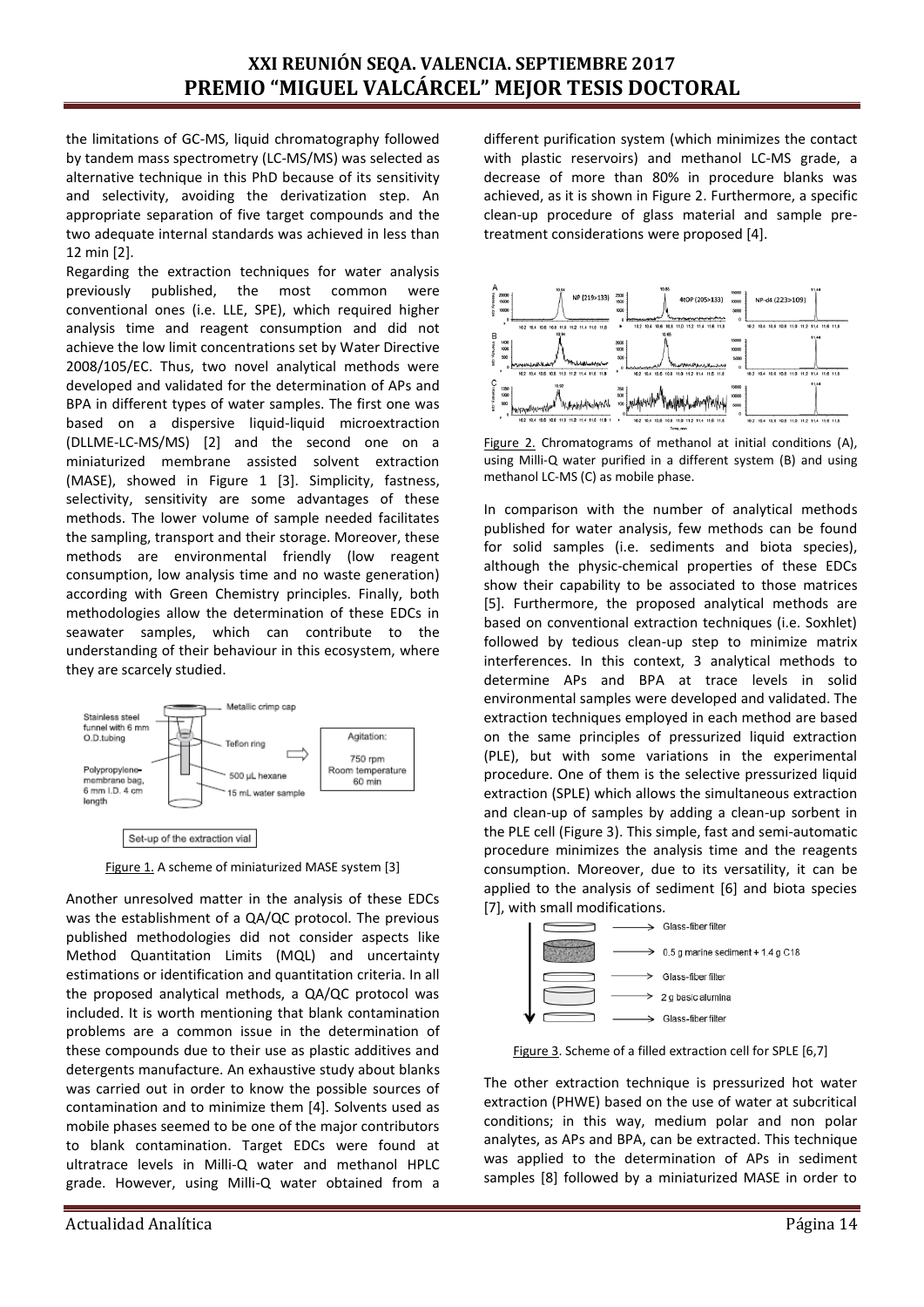## **XXI REUNIÓN SEQA. VALENCIA. SEPTIEMBRE 2017 PREMIO "MIGUEL VALCÁRCEL" MEJOR TESIS DOCTORAL**

concentrate the obtained aqueous extracts. The developed PHWE-MASE-LC-MS/MS method is simple and fast but the main advantage is, without doubts, the low consumption of reagents and waste generation which complies with Green Chemistry principles. Low MQL were obtained in all cases allowing the determination of target compounds at trace levels. Finally, the validation of these five analytical methods allowed to investigate the occurrence, distribution and behaviour of target compounds in the aquatic environment and to evaluate their risk for the environment and human health, as it will be commented in Sections 2 and 3, respectively.

As a complement of her formation, during her PhD Dr. Salgueiro-González carried out two short stays (both national and international). The first one was done in 2011 (12/09/2011-21/12/2011) at the Institute of Environmental Assessment and Water Research of the Spanish Council for Scientific Research (IDAEA-CSIC) under the supervision of Dr. Miren López de Alda (Dr. D. Barceló research group) and it was focused on the determination of EDCs in air particulate matter in order to evaluate their occurrence and risk for human health via inhalation (as a first approach). Up to then, only few investigations about this topic could be found in the literature [9]. To achieve this objective, a multi-residue methodology based on a pressurized liquid extraction (PLE) followed by LC-MS/MS was developed and validated [10], allowing the determination of 13 EDCs (including phthalates, sex homones, alkylphenols and bisphenol A) in less than 30 min.

An international short stay was carried out in 2015 (17/03/2017-27/07/2015), at the Water Institute Northern Region (IAREN) in Porto (Portugal) under the supervision of Dr. M.F. Alpendurada. Because of the great experience of this research centre in pesticides analysis, the topic was mainly focused on the environmental behaviour of selected pesticides (fungicides, herbicides and insecticides) in a Portuguese river. This work was done in collaboration with the University of Coimbra (Department of Life Science) with the aim of evaluating the occurrence, distribution and behaviour of these pesticides in the aquatic environment. Thus, different matrices (i.e. water, sediment, biota and algae samples) were collected and analyzed with the proposed analytical methods [11]. A total of 4 methods based on the on-line solid phase extraction (on line SPE) followed by UPLC- MS/MS were developed and validated for water analysis and PLE-on line SPE-LC-MS/MS methods were selected for solid samples. Satisfactory results were obtained and herbicides were the most common pesticides found in the studied area.

#### **2. Occurrence and distribution of target compounds in the environment**

*This Thesis investigates the fate and occurrence of 4 alkylphenols and bisphenol A in the aquatic environment.*  *Environmental studies in Galicia were carried out applying the proposed methods, and the spatial-temporal distribution of these compounds and their behaviour into the same ecosystem (water-sediment-biota partition) were also evaluated. As far as we know, no previous works related to the presence of the target EDCs in this area (NW Spain) can be found in the literature.*

Different environmental studies were carried out to evaluate the occurrence and behaviour of APs and BPA in the aquatic environment. Marine ecosystem was also considered even though the lack of data in the literature about the distribution of these EDCs. Taking into account their magnitude and the relevance of results, three studies are briefly commented in the following lines. It is important to highlight that the obtained results were part of different research projects carried out in collaboration with several organisms and institutions (i.e. Instituto Español de Oceanografía (C.O. Vigo and C.O. Murcia), University of Coimbra-Department of Life Sciences).

The first one was focused on the analysis of seawater samples from the North East Atlantic Ocean (Iberian coast and Biscay Gulf) [12], in the frame of a regional research project (Xunta de Galicia, 2012). The occurrence and spatial distribution of target compounds were considered, identifying the main sources of contamination. As an example, Figure 4 shows the fate of these EDCs in one of the estuaries studied.



Figure 4. Levels (µg/L) and spatial distribution of alkylphenols and bisphenol A in Ría de Arousa (Galicia, NW Spain) [12]

The second investigation was focused on the occurrence and distribution of APs and BPA in the Miño river [13], which stands as a frontier between Spain and Portugal in its last 75 km. This study was part of an international project TEAM MINHO (POCTEC 2007-2013) which aim was to implement the Water Framework Directive in this estuary, taking into account both biological and chemical investigations. Water, sediment and biota species (Asiatic clams) were analyzed with the aforementioned methodologies. Occurrence, spatial and seasonal